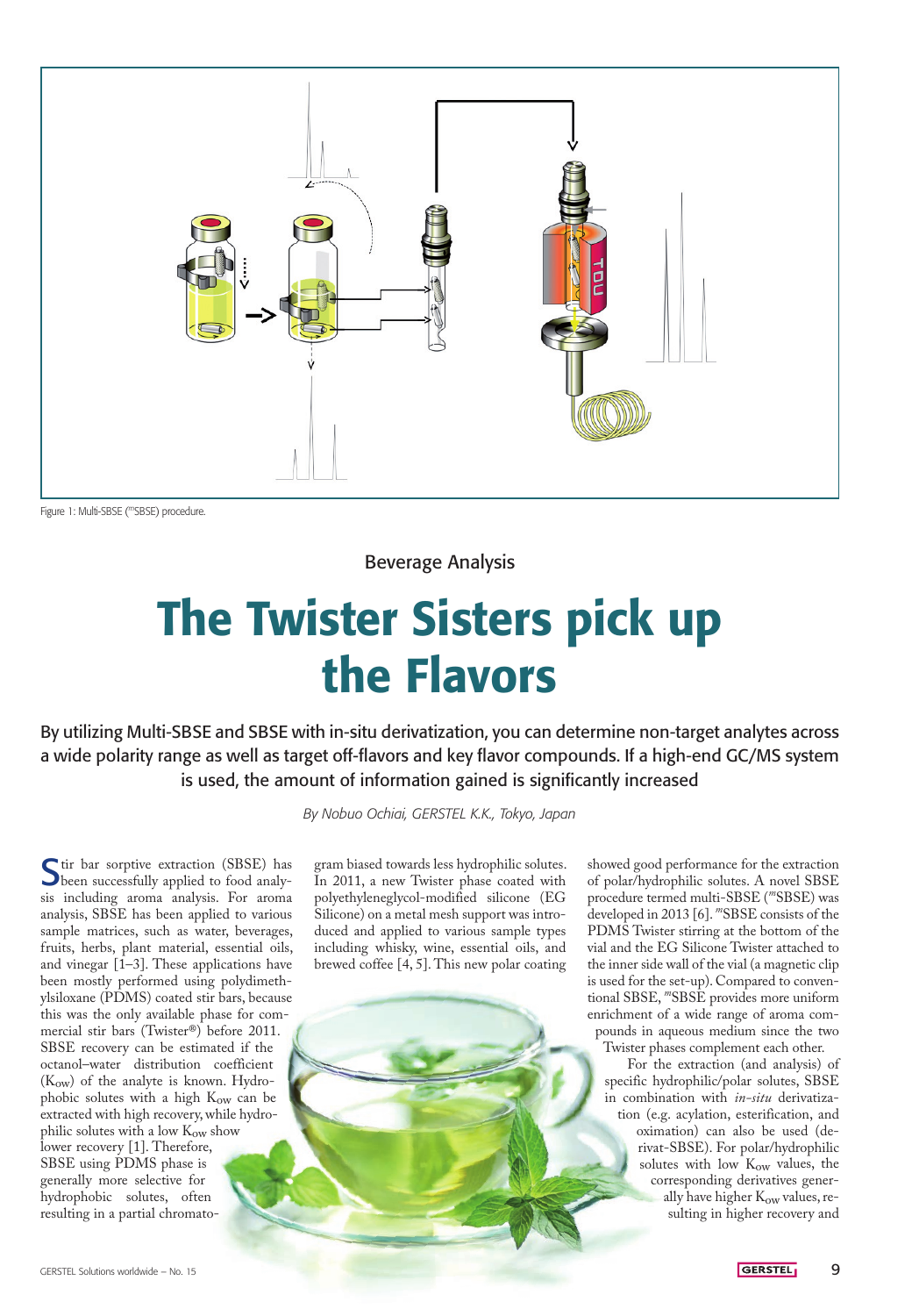ventional single SBSE. The  $log K<sub>ow</sub>$  values of the test compounds were in the range of 1.34 (guaiacol) to 4.21 ( $β$ -damascenone). The concentration of the test compounds was 10 ng/mL each. Fig. 2 demonstrates a recovery comparison between 4 different SBSE conditions; (a) single SBSE using the PDMS Twister (1×), (b) single SBSE using the EG Silicone Twister (1×), (c) *m*SBSE using the PDMS Twister (1×) and the EG

Silicone Twister (1×), (d) *m*SBSE using two PDMS Twisters (2×) and two EG Silicone Twisters (2×) (one PDMS Twister is stirring, while another PDMS Twister and two EG Silicone Twisters are attached on the inner side wall of the vial). For the condition (a) single SBSE using the PDMS Twister (1×), the solutes with  $\log K_{\text{ow}} > 2.5$  showed more than 80 % recoveries, while the solutes with  $log K<sub>ow</sub> < 2.5$  showed low recoveries, especially for guaiacol (log  $K_{ow}$ : 1.34, recovery: 8.3 %) and phenethyl alcohol (log  $K_{ow}: 1.61$ , recovery: 10 %). For the condition (b) single SBSE using the EG Silicone Twister (×1), the solutes with log  $K_{\text{ow}}$  > 2 showed higher

22

25

 $21$ 

19 20 PDMS Twister (1×) and the EG Silicone Twister (1×) showed higher recoveries for all test solutes except for indole ( $log K<sub>ow</sub> 2.05$ , recovery 60 %) compared to single SBSE approaches. Moreover, the condition (d) *<sup>m</sup>*SBSE using two PDMS Twisters (2×) and two EG Silicone Twisters (2×), which has the highest phase ratio, showed the highest recoveries for the solutes with log Kow of less than 2.5. Consequently, the *m*SBSE approach not only combines the extraction power of the PDMS Twister with the EG Silicone Twister, but also results in higher recovery due to increased phase volume (smaller phase ratio).

27

than 70 % recovery, while the solutes with  $log K_{ow} < 2$  also showed low recovery. However, compared to the condition (a), the recoveries for guaiacol (log  $K_{\text{ow}}$  1.34) and indole ( $log K_{ow}$  2.05) increased from 8.3 % to 21 %, and 29 % to 71 %, respectively, while the recovery for  $β$ -damascenone (log  $K<sub>ow</sub>$  4.21) decreased from 96 % to 74 %. Meanwhile, the condition (c) *m*SBSE using the

Figure 2: Comparison of recovery for test aroma compounds between single SBSE and *<sup>m</sup>*SBSE.



weights of derivatives provides higher selectivity in GC-MS analysis.<br>In this paper two SBSE approaches, In this paper two SBSE approaches, *m*SBSE and derivat-SBSE will be described

sensitivity [1]. Also, the higher molecular

for aroma/off-flavor analysis of beverages. *<sup>m</sup>*SBSE shows more uniform enrichment of aroma compounds covering a wide polarity range in roasted green tea. Also, derivat-SBSE will be used to demonstrate trace analysis of key aroma compounds and offflavors in beer.

# Multi-SBSE (*<sup>m</sup>*SBSE) for non-targeted analysis of aroma compounds

#### **Comparison of recovery between single SBSE and** *m***SBSE**

Fig. 1 describes the multi-SBSE (*m*SBSE) procedure. The extraction was performed by using a 24 µL PDMS Twister and a 32 µL EG Silicone Twister on a 5 mL sample after addition of 30 % NaCl. After extraction, the Twisters were thermally desorbed in split mode with a split ratio of 1:1 using the low split option controlled by the pneumatic box of the TDU system, and analyzed on a 30 m length × 0.25 mm i.d. × 0.25 µm df DB-Wax column using MS detection in scan mode.





Figure 3: Total ion chromatogram of roasted green tea obtained from *<sup>m</sup>*SBSE-TD-GC-MS.

1. Furfuryl alcohol (log K<sub>ow</sub> 0.45), 2. Benzyl alcohol (log K<sub>ow</sub> 1.08), 3. Phenethyl alcohol (log K<sub>ow</sub> 1.57), 4. *cis*-3-Hexenol (log K<sub>ow</sub> 1.61), 5. 1-Hexanol (log K<sub>ow</sub> 1.82), 6. 2,6-Dimethyl-1,3,7-octatrien-6-ol (log K<sub>ow</sub> 3.24), 7. Linalool (log K<sub>ow</sub> 3.38), 8. Geraniol (log K<sub>ow</sub> 3.47), 9. Citronellol (log K<sub>ow</sub> 3.56), 10. Furfural (log K<sub>ow</sub> 0.83), 11. 6-Methyl-5-hepten-2-one (log K<sub>ow</sub> 2.06), 12. *cis*-Jasmone (log Kow 3.55), 13. Guaiacol (log Kow 1.34), 14. *p*-Cresol (log Kow 2.06), 15. Vinyl Guaiacol (log Kow 2.24), 16. *p*-Vinyl phenol (log K<sub>ow</sub> 2.41), 17. *p*-Ethyl phenol (log K<sub>ow</sub> 2.55), 18. 2-Methyl pyrazine (log K<sub>ow</sub> 0.49), 19. 2,5-Dimethyl pyrazine (log K<sub>ow</sub> 1.03), 20. 2-Ethyl-5-methyl pyrazine (log K<sub>ow</sub> 1.53), 21. 5,6,7,8-Tetrahydroquinoxaline (log K<sub>ow</sub> 1.90), 22. 2-Ethyl-3,5-dimethyl pyrazine (log K<sub>ow</sub> 2.07), 23. 2-Acetyl pyrrole (log K<sub>ow</sub> 0.56), 24. 2-Formyl pyrrole (log K<sub>ow</sub> 0.60), 25. 1-Ethyl-2-formyl pyrrole (log K<sub>ow</sub> 1.14), 26. 1-Ethyl pyrrole (log K<sub>ow</sub> 1.92), 27. Indole (log K<sub>ow</sub> 2.05), 28. 2-Methyl indole (log K<sub>ow</sub> 2.60), 29. 2-Acetyl thiazole (log K<sub>ow</sub> 0.67), 30. Coumarin (log K<sub>ow</sub> 1.51), 31. 2-Formyl thiophene (log K<sub>ow</sub> 1.53), 32. 2,4,5-Trimethyl oxazole (log K<sub>ow</sub> 1.86).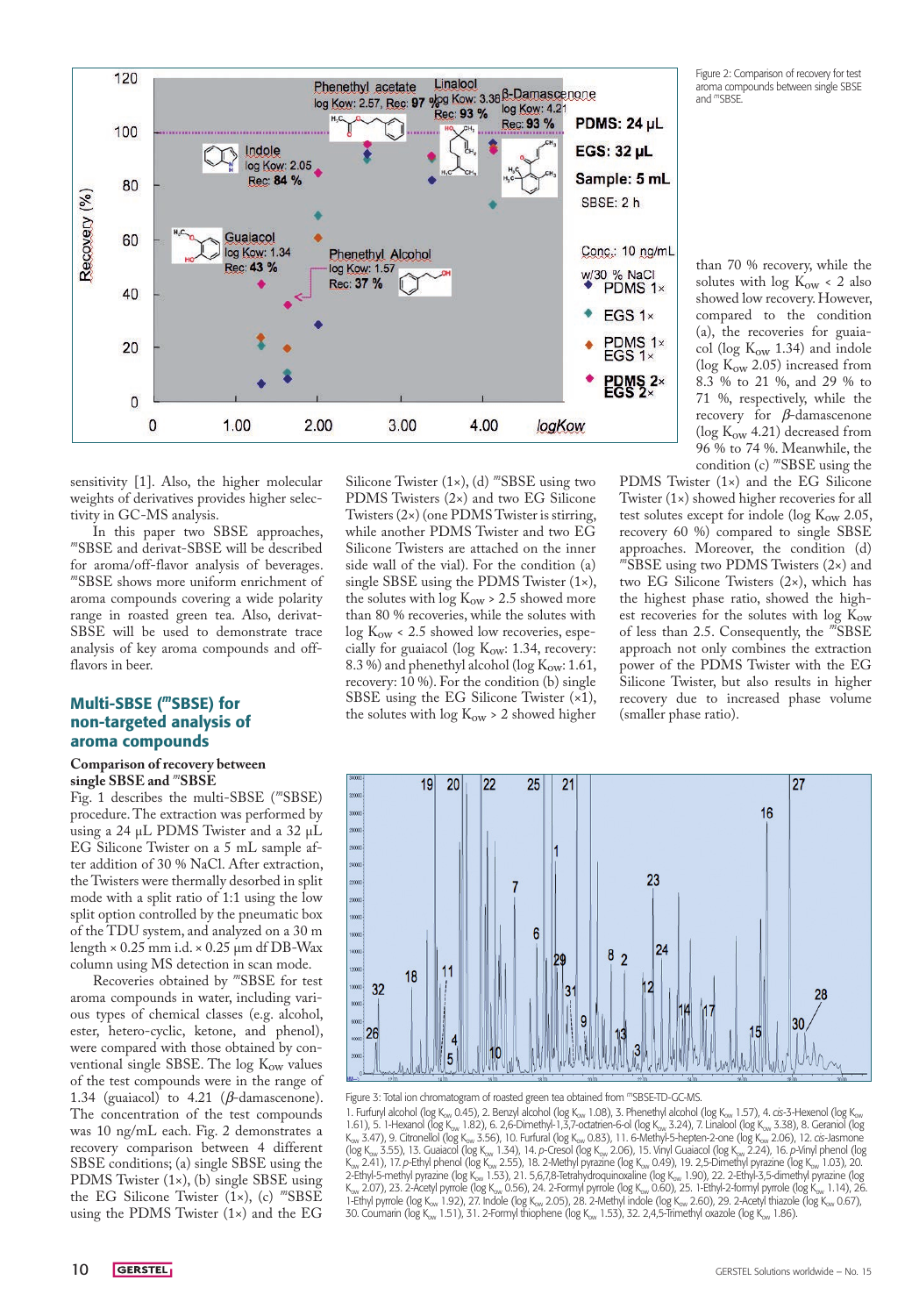

Figure 4: Comparison of the normalized areas of some aroma compounds between single SBSE and *<sup>m</sup>*SBSE.

#### **Analysis of roasted green tea**

Aroma compounds in green tea are present at trace level (from pg/mL to ng/mL), and therefore analytical methods should include powerful extraction and enrichment steps before GC analysis. Several sample preparation techniques, e.g. liquid phase extraction, gas phase extraction/distillation, and solid phase extraction, have been proposed for isolation and extraction of aroma compounds in green tea. The major drawbacks are, however, large sample volumes, e.g. 3-30 L [7], and the fact that the enrichment factor (original sample amount versus final extract volume) obtained with these techniques are rather limited and require additional evaporative concentration to a very small volume  $(\leq 1$  mL).

Roasted green tea (Houji-cha) was analyzed as an example of trace analysis of a wide variety of aroma compounds. The Maillard reaction roasting process of Houjicha replaces the fine green and vegetative tones of standard green tea with more complex aroma (e.g. toasty, nutty, and caramellike) [8], but those additional aroma compounds are still only present at trace level. Fig. 3 demonstrated a total ion chromatogram (TIC) of roasted green tea obtained from *m*SBSE using the PDMS Twister (1×) and the EG Silicone Twister (1×). A variety of solutes which contribute to the aroma of roasted green tea were detected in the chromatogram from only 5 mL of sample, including coumarin (log  $K_{\text{ow}}$  1.05), guaiacol (log Kow 1.34), *p*-cresol (log K<sub>ow</sub> 2.06), indole (log  $K_{ow}$  2.05), 2-ethyl-3,5-dimethyl pyrazine (log  $K_{\text{ow}}$  2.07), linalool (log  $K_{\text{ow}}$ 3.38), geraniol (log K<sub>ow</sub> 3.47), and *cis*-jasmone (log  $K_{ow}$  3.55). Most of these solutes were determined in the range of 7.0 to 43 ng/mL with the standard addition calibration method [6].

Fig. 4 shows a comparison of the normalized areas of some aroma compounds between single SBSE using the PDMS Twister, single SBSE using the EG Silicone Twister, and *m*SBSE using both the PDMS Twister and the EG Silicone Twister. These data suggest that solutes which form a hydrogen bond were mainly recovered by EG Silicone Twister, while some heterocyclic



Figure 5: Selected ion monitoring (SIM) chromatograms of spiked beer at 500 pg/mL obtained from derivat-SBSE-TD-GC-MS. 1,1': *E*-2-Octenal, 2,2': *E*-2-Nonenal, 3,3': *E,E*-2,4-Decadienal

solutes (2,5-dimethyl pyrazine, 2-ethyl-5-methyl pyrazine, and 2,4,5-trimethyl oxazole) were mainly recovered by PDMS Twister.

### SBSE with in-situ derivatization (derivat-SBSE) for targeted analysis of off-flavors and key aroma compounds

**Analysis of stale flavor aldehydes in beer** Oxidatively produced unsaturated aldehydes play a major role in the development of stale-flavor in beer. *E*-2-Nonenal has been considered as the major source of the papery/cardboard stale-flavor in beer because of its very low odor threshold level at 0.1 ng/mL [9]. Analysis of *E*-2-nonenal and similar congeners in beer is generally rather challenging taking into account the relatively high levels of matrices (e.g. fusel alcohols, fatty acids, and esters). A simple and effective method to decrease the interference caused by beer matrices during both sample preparation and GC analysis is to use derivatization. *E*-2-nonenal and similar congeners can be enriched and selectively detected by GC-MS using SBSE with in-situ derivatisation (derivat-SBSE). For *in-situ* derivatiza-

tion, pentafluorobenzylhydroxylamine (PFBHA) was used to derivatize the targeted aldehydes (log  $K_{\text{ow}}$  2.57-3.33) into the corresponding oximes (log  $K_{ow}$  5.36-6.13), resulting in a highly selective and sensitive method (LOD 21-32 pg/mL) [10]. This is illustrated in Fig. 5 showing the analysis of a beer sample spiked at 500 pg/mL with a mixture of 3 aldehydes (*E*-2-octenal, E-2-nonenal, and *E*, *E*-2,4-decadienal). The extraction was performed by derivat-SBSE using a 47 µL PDMS Twister on a 30 mL sample (10-fold diluted with water) after addition of 0.45 mL of PFBHA solution (10 mg/mL). After extraction, the oximes were thermally desorbed in splitless mode and analyzed on a 30 m length  $\times$  0.25 mm i.d. × 0.25 µm df HP-5MS column using MS detection in selected ion monitoring (SIM) mode. The excellent sensitivity is clearly illustrated.

#### **Analysis of tropical aroma thiols in beer**

Polyfunctional thiols in food and beverages have received special attention due to their extremely low odor threshold levels and high sensory impact. Several thiols, e.g. 4-mercapto-4-methylpentan-2-one (4MMP), 3-mercaptohexan-1-ol (3MH), and 3-mercaptohexyl acetate (3MHA), are well known for their contributions to the